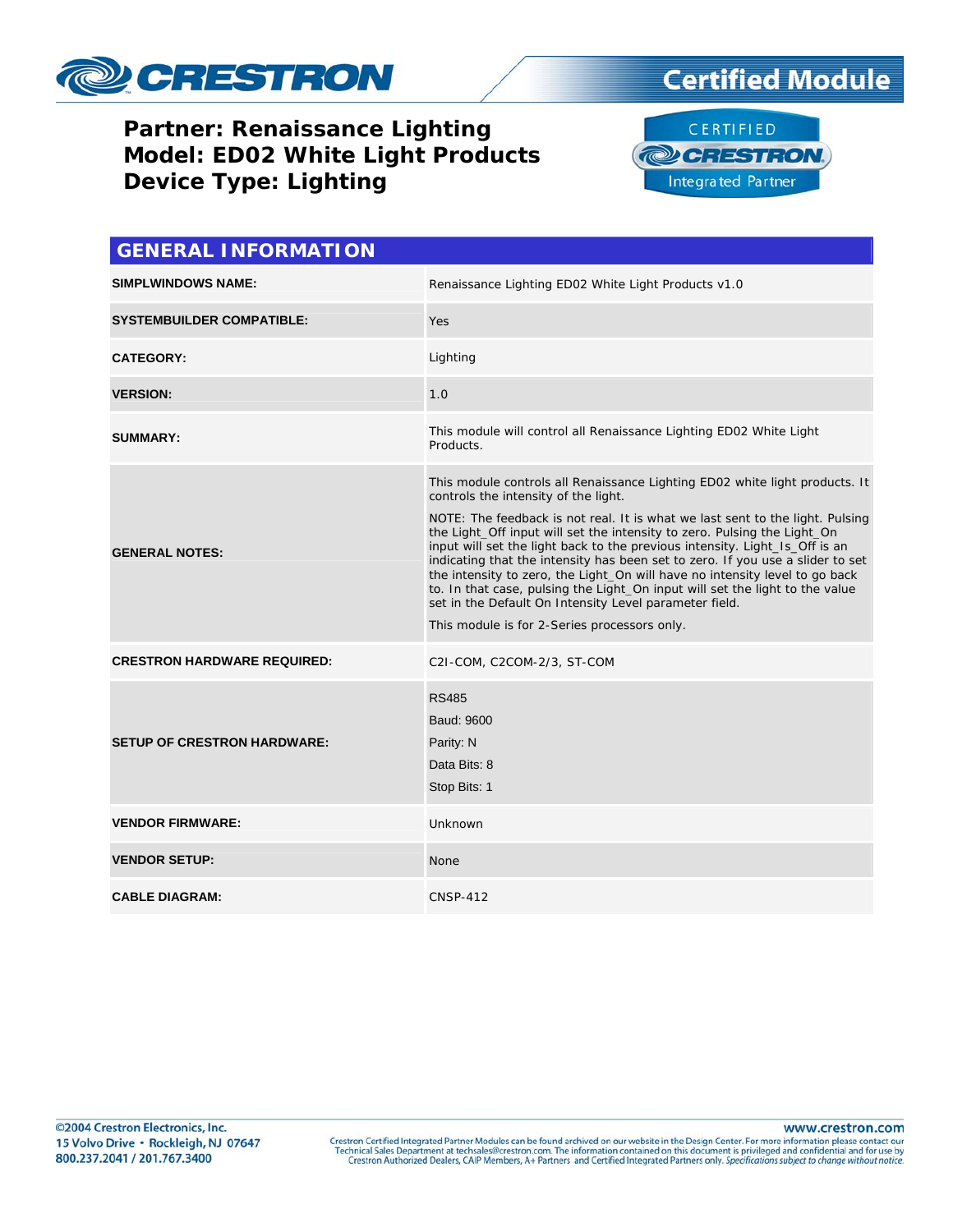

### **Certified Module**

### **Partner: Renaissance Lighting** Model: ED02 White Light Products **Device Type: Lighting**





9 Pln Female

| <b>CONTROL:</b>  |   |                                                                                                                                                                                                  |
|------------------|---|--------------------------------------------------------------------------------------------------------------------------------------------------------------------------------------------------|
| Light_On         | D | Pulse to set the light intensity to the previous intensity level. If the intensity value is<br>ramped down to 0%, this will set the intensity to the value in the Default On<br>Intensity Level. |
| Light Off        | D | Pulse to set the light intensity level to 0%.                                                                                                                                                    |
| Light_Toggle     | D | Pulse to set the intensity level to 0% or to the previous intensity level.                                                                                                                       |
| <b>Intensity</b> | A | Analog input for the setting of the lights intensity. This is 0 to 65535. It can come<br>from a slider or an Analog Initialize.                                                                  |
|                  |   |                                                                                                                                                                                                  |

| <b>PARAMETERS:</b>         |                                                                                                      |
|----------------------------|------------------------------------------------------------------------------------------------------|
| Default On Intensity Level | Percent value the module will use when the intensity level is ramped to 0%. Default<br>value is 10%. |

www.crestron.com

Crestron Certified Integrated Partner Modules can be found archived on our website in the Design Center. For more information please contact our Technical Sales Department at techsales@crestron.com. The information contain